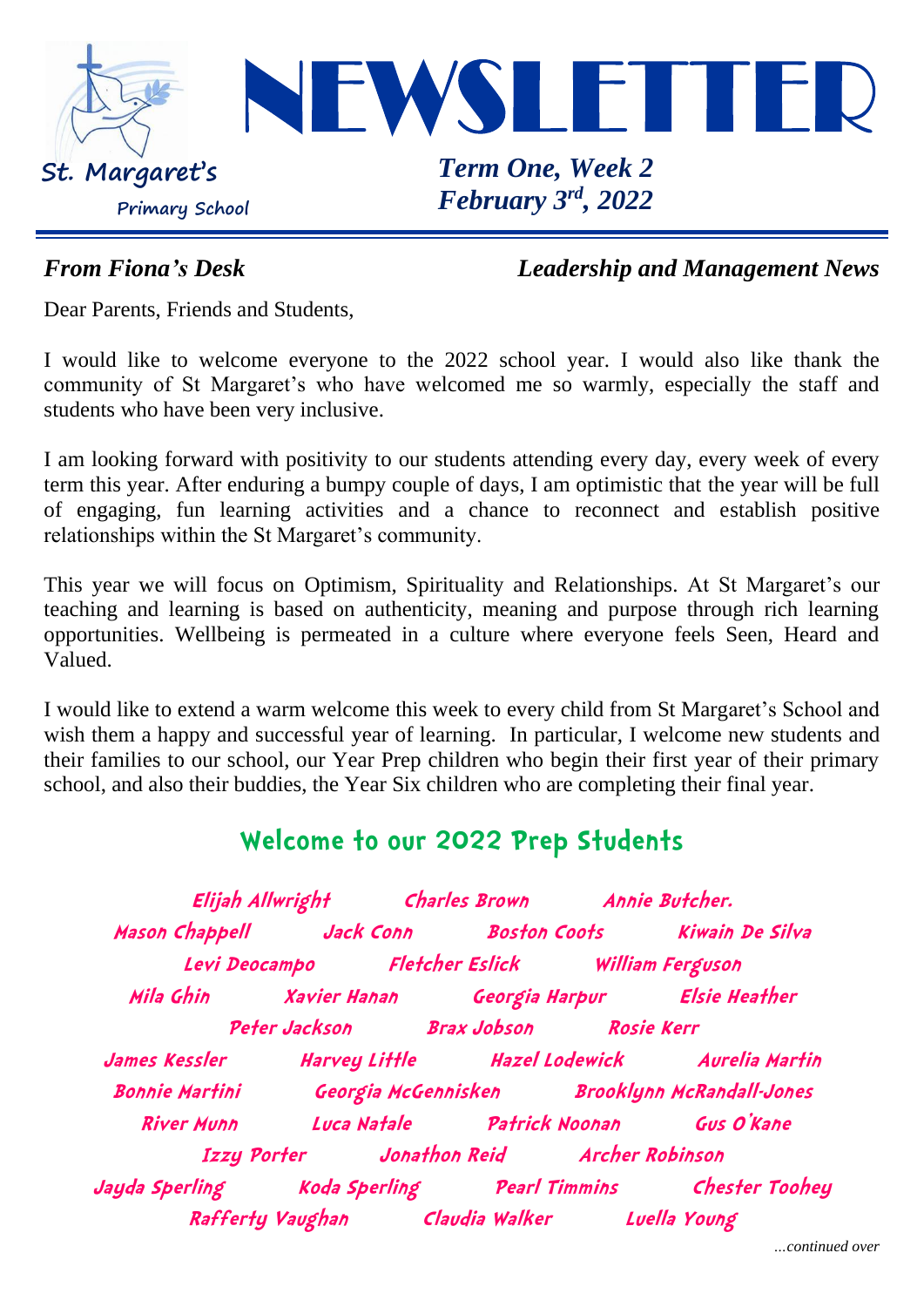

### *Leadership and Management News*

I would also like to welcome the following new students to St Margaret's School across Years One to Five

> **Loyola Jackson (Year 2) Molly Herwynen (Year 3) Lily-Rose Stafford (Year 6)**

I firmly believe in the positive partnerships that we develop between parents, home and the school contribute greatly to our students' sense of self-worth, enhance wellbeing and create positive, nurturing learning experiences.

> *Education is a shared commitment between dedicated teachers, motivated students and enthusiastic parents – all with high expectations.*

*Dorothy Cohen*

I hope you have a wonderful weekend Fiona Dawson

*St Margaret's Community 'Beach Picnic' Eastern Beach Tuesday, February 15th 5.30 – 7.30 pm ,*

The Beach Picnic is a wonderful opportunity to gather as a school community, reconnect with other school families and staff, and welcome our new families into the school. Families are asked to bring their own picnic meal and refreshments. This can range from a BBQ meal, pizza, fish and chips or anything you fancy. Bring a picnic rug, and enjoy a relaxed evening, while adhering to physical distancing measures.

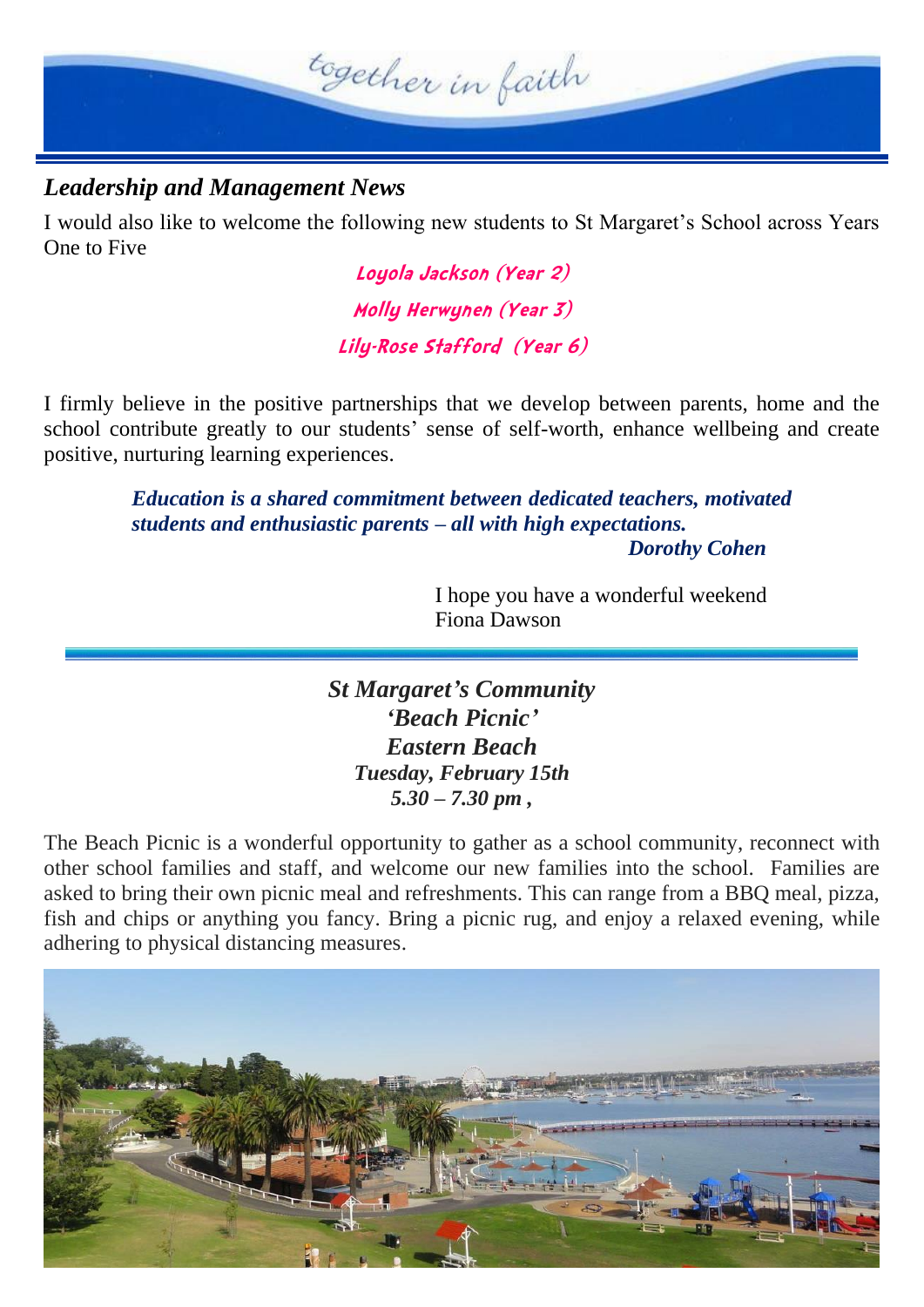

*School Community News*

### *School Operations Guide - COVID 19 Restrictions*

We will continue to follow the advice in regard to visitors on site.

The use of Service Victoria QR codes for electronic record keeping is mandatory in all schools to enable the effective contact tracing of any COVID-19 cases.

Visitors are required to check in with a QR code when entering school buildings, but not school grounds.

For this week, we ask that **only Prep parents** enter buildings on site for student pick-up and drop-off, using the QR code locations that are available to check in.

We also ask that Prep parents only enter the building **using the side door opposite the Prep classroom** as many of you would have been doing. This is because we are still drying out the carpets after the storms last week.

It is hoped this will not be an issue next week and entering via the front and back entrance will resume next week for all parernts.

If you are picking up (after school) or dropping off your child (before school), you can enter the school grounds. Visitors to school grounds must also comply with physical distancing, face mask compliance and practise good hand hygiene.

St Margaret's School will continue to focus on cleaning of high touch areas, and undertake a process of regular hand hygiene and sanitizing.

### *Financial Assistance* **For Health Care Card Holders**

If you hold a Health Care Card you may be eligible to claim the Government Camp Sport Excursion Fund. The annual CSEF amount for primary school students is \$125.00

In addition to the \$125.00 the school will provide an additional \$1,050.00 rebate for families with one child, \$774.00 for families with two children and \$550.00 for those who have three children at the school.

We encourage school families to inquire about possible eligibility in relation to being a Health Card Holder. The relevant forms can be collected from the school office. It would be helpful to do this as soon as possible. Thank you.